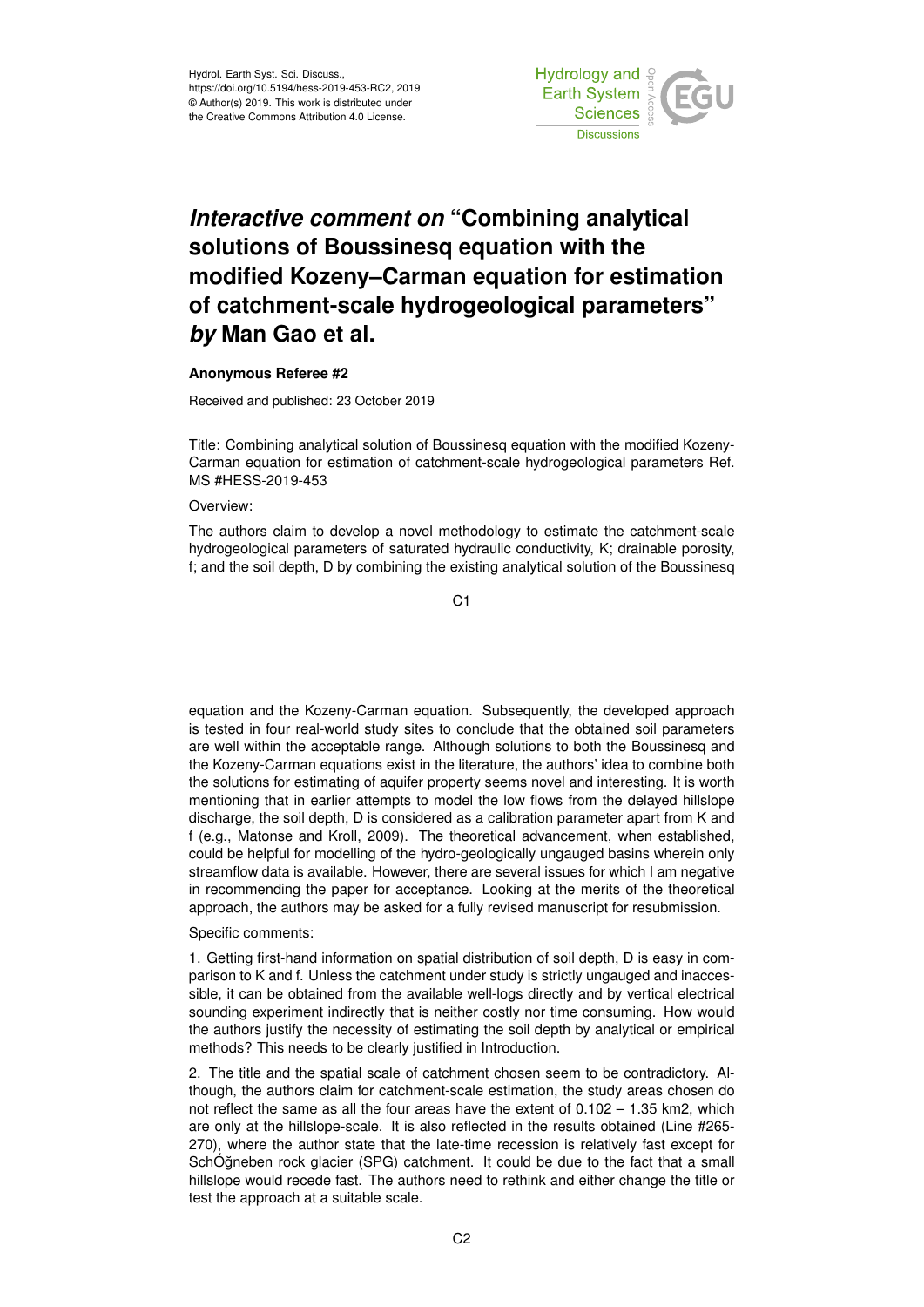3. The delayed recession from the SPG could have resulted due to delayed release from snow and glacier melt. If this is the case, choosing this area poses a serious question as the Boussinesq equation and its solution deals with the draining hillslope aquifers, and not the glaciers. The authors can refer Winkler et al. (2016) for more details on the SPG.

4. It is good to see that the authors have considered both the early-time and late-time recessions; however, plotting at least one season of discharge data for each catchment would be more informative.

5. Form Fig. 3, it seems that the early-time and late-time recessions cannot be inferred from the analyzed recession data. Hence, a longer time series need to be analyzed with clear recession events (e.g., Rupp et al., 2009). As mentioned in Lines #257-258 and Fig. 3, it is not clear what is the physical basis of choosing the lower envelop lines with b=1 and b=3 to derive the recession intercepts. The range of this value looks too high.

6. The sensitivity analysis is not sufficient with only 10% change of independent variable (Fig. 5). Moreover, analysis for at least one more site would be informative.

7. Following Rupp and Selker (2006), consideration of variable time interval for recession analysis is interesting. The authors should mention the range of time interval considered for arriving at Fig. 3. Further, is this range same for all the four catchment or different?

8. Estimation of the hydraulic parameters considering both early- and late- time recession does not represent the same zone of aquifer that contribute to recession flow. Hence, it would not be better to say effective K, effective f rather than K and f.

9. Page 14: The field application results show that there is a huge gap between the estimated and observed soil hydraulic parameters, which may result in significant uncertainty in estimating the subsurface flux. Therefore, it is always advisable to calibrate

C3

the parameters for their field use. An uncertainty analysis could strengthen the outcome of these results.

10. Eqs. (23)-(26) and Fig. 6: These are the ideal aquifer cases where K and f decrease with increase in the aquifer thickness, D. Therefore, these Eqs. could be far from the real hillslope cases.

11. The ability of the present approach in estimating the hydrogeological parameters can be tested fully by modelling the streamflow with the Boussinesq equation-based models with the estimated parameters instead of calibrating the model. I hope this would be the authors' next plan. However, rather than comparing the estimated parameters with the pedo-transfer function-based estimated results, testing the parameters in real modelling case would strengthen the claim in discussion.

Editorial:

1. Some long sentences need to be fragmented for clearer meaning: Lines #236-238, #242-243, #306-308

2. Line #115: Should be '. . . one-dimensional subsurface flow from the sloping aquifer' not 'on the'.

3. Reference for Eq. 1?

4. Line #119: From Fig. 1, the distance from river to ridge is B.

5. References for Eqs. 3 and 4?

6. Line #157: The verb form of the term should be 'recede', not 'recess'. Change accordingly at all subsequent appearances.

7. Lines: #157-160: It will be better to mention that the time duration between rainfall excess and beginning of recession depends upon catchment characteristic, extent, topography and depression storage.